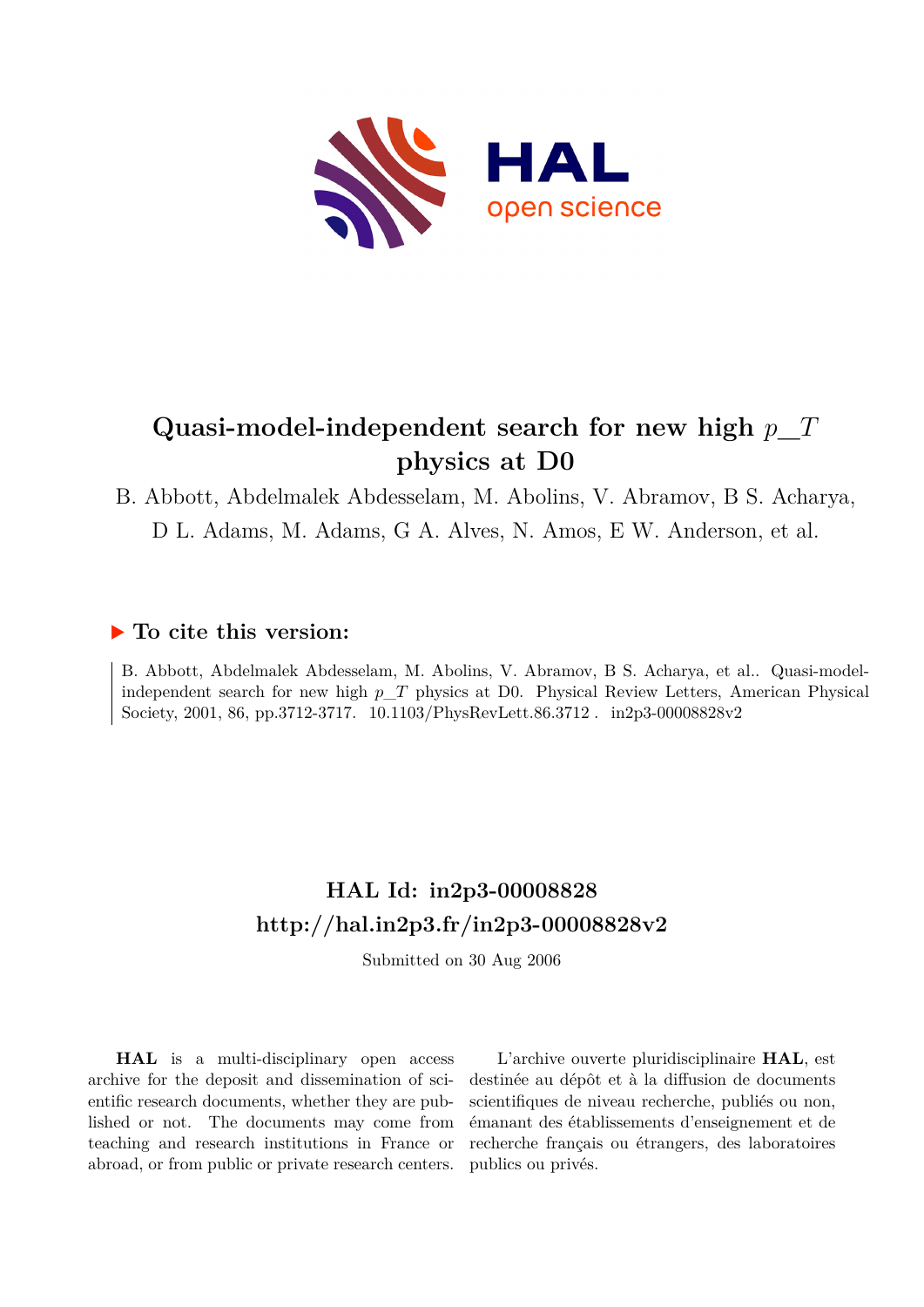#### A Quasi-Model-Independent Search for New High  $p_T$  Physics at DØ

B. Abbott,<sup>56</sup> A. Abdesselam,<sup>11</sup> M. Abolins,<sup>49</sup> V. Abramov,<sup>24</sup> B.S. Acharya,<sup>16</sup> D.L. Adams,<sup>58</sup> M. Adams,<sup>36</sup> G.A. Alves,<sup>2</sup> N. Amos,<sup>48</sup> E.W. Anderson,<sup>41</sup> M.M. Baarmand,<sup>53</sup> V.V. Babintsev,<sup>24</sup> L. Babukhadia,<sup>53</sup> T.C. Bacon,<sup>26</sup> A. Baden,<sup>45</sup> B. Baldin,<sup>35</sup> P.W. Balm,<sup>19</sup> S. Banerjee,<sup>16</sup> E. Barberis,<sup>28</sup> P. Baringer,<sup>42</sup> J.F. Bartlett,<sup>35</sup> U. Bassler,<sup>12</sup> D. Bauer,<sup>26</sup> A. Bean,<sup>42</sup> M. Begel,<sup>52</sup> A. Belyaev,<sup>23</sup> S.B. Beri,<sup>14</sup> G. Bernardi,<sup>12</sup> I. Bertram,<sup>25</sup> A. Besson,<sup>9</sup> R. Beuselinck,<sup>26</sup> V.A. Bezzubov,<sup>24</sup> P.C. Bhat,<sup>35</sup> V. Bhatnagar,<sup>11</sup> M. Bhattacharjee,<sup>53</sup> G. Blazey,<sup>37</sup> S. Blessing,<sup>33</sup> A. Boehnlein,<sup>35</sup> N.I. Bojko,<sup>24</sup> F. Borcherding,<sup>35</sup> A. Brandt,<sup>58</sup> R. Breedon,<sup>29</sup> G. Briskin,<sup>57</sup> R. Brock,<sup>49</sup> G. Brooijmans,  $35$  A. Bross,  $35$  D. Buchholz,  $38$  M. Buehler,  $36$  V. Buescher,  $52$  V.S. Burtovoi,  $24$  J.M. Butler,  $46$ F. Canelli,<sup>52</sup> W. Carvalho,<sup>3</sup> D. Casey,<sup>49</sup> Z. Casilum,<sup>53</sup> H. Castilla-Valdez,<sup>18</sup> D. Chakraborty,<sup>53</sup> K.M. Chan,<sup>52</sup> S.V. Chekulaev,<sup>24</sup> D.K. Cho,<sup>52</sup> S. Choi,<sup>32</sup> S. Chopra,<sup>54</sup> J.H. Christenson,<sup>35</sup> M. Chung,<sup>36</sup> D. Claes,<sup>50</sup> A.R. Clark,<sup>28</sup> J. Cochran,<sup>32</sup> L. Coney,<sup>40</sup> B. Connolly,<sup>33</sup> W.E. Cooper,<sup>35</sup> D. Coppage,<sup>42</sup> M.A.C. Cummings,<sup>37</sup> D. Cutts,<sup>57</sup> G.A. Davis,  $52$  K. Davis,  $27$  K. De,  $58$  K. Del Signore,  $48$  M. Demarteau,  $35$  R. Demina,  $43$  P. Demine,  $9$  D. Denisov,  $35$ S.P. Denisov,<sup>24</sup> S. Desai,<sup>53</sup> H.T. Diehl,<sup>35</sup> M. Diesburg,<sup>35</sup> G. Di Loreto,<sup>49</sup> S. Doulas,<sup>47</sup> P. Draper,<sup>58</sup> Y. Ducros,<sup>13</sup> L.V. Dudko,<sup>23</sup> S. Duensing,<sup>20</sup> L. Duflot,<sup>11</sup> S.R. Dugad,<sup>16</sup> A. Dyshkant,<sup>24</sup> D. Edmunds,<sup>49</sup> J. Ellison,<sup>32</sup> V.D. Elvira,<sup>35</sup> R. Engelmann,<sup>53</sup> S. Eno,<sup>45</sup> G. Eppley,<sup>60</sup> P. Ermolov,<sup>23</sup> O.V. Eroshin,<sup>24</sup> J. Estrada,<sup>52</sup> H. Evans,<sup>51</sup> V.N. Evdokimov,<sup>24</sup> T. Fahland,<sup>31</sup> S. Feher,<sup>35</sup> D. Fein,<sup>27</sup> T. Ferbel,<sup>52</sup> F. Filthaut,<sup>20</sup> H.E. Fisk,<sup>35</sup> Y. Fisyak,<sup>54</sup> E. Flattum,<sup>35</sup> F. Fleuret,<sup>28</sup> M. Fortner,<sup>37</sup> K.C. Frame,<sup>49</sup> S. Fuess,<sup>35</sup> E. Gallas,<sup>35</sup> A.N. Galyaev,<sup>24</sup> M. Gao,<sup>51</sup> V. Gavrilov,<sup>22</sup> R.J. Genik II,<sup>25</sup> K. Genser,<sup>35</sup> C.E. Gerber,<sup>36</sup> Y. Gershtein,<sup>57</sup> R. Gilmartin,<sup>33</sup> G. Ginther,<sup>52</sup> B. Gómez,<sup>5</sup> G. Gómez,<sup>45</sup> P.I. Goncharov,<sup>24</sup> J.L. González Solís,<sup>18</sup> H. Gordon,<sup>54</sup> L.T. Goss,<sup>59</sup> K. Gounder,<sup>32</sup> A. Goussiou,<sup>53</sup> N. Graf,<sup>54</sup> G. Graham,<sup>45</sup> P.D. Grannis,<sup>53</sup> J.A. Green,<sup>41</sup> H. Greenlee,<sup>35</sup> S. Grinstein,<sup>1</sup> L. Groer,<sup>51</sup> S. Grünendahl, $35$  A. Gupta,  $^{16}$  S.N. Gurzhiev,  $^{24}$  G. Gutierrez,  $^{35}$  P. Gutierrez,  $^{56}$  N.J. Hadley,  $^{45}$  H. Haggerty,  $^{35}$ S. Hagopian,<sup>33</sup> V. Hagopian,<sup>33</sup> K.S. Hahn,<sup>52</sup> R.E. Hall,<sup>30</sup> P. Hanlet,<sup>47</sup> S. Hansen,<sup>35</sup> J.M. Hauptman,<sup>41</sup> C. Hays,<sup>51</sup> C. Hebert,<sup>42</sup> D. Hedin,<sup>37</sup> A.P. Heinson,<sup>32</sup> U. Heintz,<sup>46</sup> T. Heuring,<sup>33</sup> R. Hirosky,<sup>61</sup> J.D. Hobbs,<sup>53</sup> B. Hoeneisen,<sup>8</sup> J.S. Hoftun,<sup>57</sup> S. Hou,<sup>48</sup> Y. Huang,<sup>48</sup> R. Illingworth,<sup>26</sup> A.S. Ito,<sup>35</sup> M. Jaffré,<sup>11</sup> S.A. Jerger,<sup>49</sup> R. Jesik,<sup>39</sup> K. Johns,<sup>27</sup> M. Johnson,<sup>35</sup> A. Jonckheere,<sup>35</sup> M. Jones,<sup>34</sup> H. Jöstlein,<sup>35</sup> A. Juste,<sup>35</sup> S. Kahn,<sup>54</sup> E. Kajfasz,<sup>10</sup> D. Karmanov,<sup>23</sup> D. Karmgard,<sup>40</sup> S.K. Kim,<sup>17</sup> B. Klima,<sup>35</sup> C. Klopfenstein,<sup>29</sup> B. Knuteson,<sup>28</sup> W. Ko,<sup>29</sup> J.M. Kohli,<sup>14</sup> A.V. Kostritskiy,<sup>24</sup> J. Kotcher,<sup>54</sup> A.V. Kotwal,<sup>51</sup> A.V. Kozelov,<sup>24</sup> E.A. Kozlovsky,<sup>24</sup> J. Krane,<sup>41</sup> M.R. Krishnaswamy,<sup>16</sup> S. Krzywdzinski,<sup>35</sup> M. Kubantsev,<sup>43</sup> S. Kuleshov,<sup>22</sup> Y. Kulik,<sup>53</sup> S. Kunori,<sup>45</sup> V.E. Kuznetsov,<sup>32</sup> G. Landsberg,<sup>57</sup> A. Leflat,<sup>23</sup> C. Leggett,<sup>28</sup> F. Lehner,<sup>35</sup> J. Li,<sup>58</sup> Q.Z. Li,<sup>35</sup> J.G.R. Lima,<sup>3</sup> D. Lincoln,<sup>35</sup> S.L. Linn,<sup>33</sup> J. Linnemann,<sup>49</sup> R. Lipton,<sup>35</sup> A. Lucotte,<sup>9</sup> L. Lueking,<sup>35</sup> C. Lundstedt,<sup>50</sup> C. Luo,<sup>39</sup> A.K.A. Maciel,<sup>37</sup> R.J. Madaras,<sup>28</sup> V. Manankov,<sup>23</sup> H.S. Mao,<sup>4</sup> T. Marshall,<sup>39</sup> M.I. Martin,<sup>35</sup> R.D. Martin,<sup>36</sup> K.M. Mauritz,<sup>41</sup> B. May,<sup>38</sup> A.A. Mayorov,<sup>39</sup> R. McCarthy,<sup>53</sup> J. McDonald,<sup>33</sup> T. McMahon,<sup>55</sup> H.L. Melanson,<sup>35</sup> X.C. Meng,<sup>4</sup> M. Merkin,<sup>23</sup> K.W. Merritt,<sup>35</sup> C. Miao,<sup>57</sup> H. Miettinen,<sup>60</sup> D. Mihalcea,<sup>56</sup> C.S. Mishra,<sup>35</sup> N. Mokhov,<sup>35</sup> N.K. Mondal,<sup>16</sup> H.E. Montgomery,<sup>35</sup> R.W. Moore,<sup>49</sup> M. Mostafa,<sup>1</sup> H. da Motta,<sup>2</sup> E. Nagy,<sup>10</sup> F. Nang,<sup>27</sup> M. Narain,<sup>46</sup> V.S. Narasimham,<sup>16</sup> H.A. Neal,<sup>48</sup> J.P. Negret,<sup>5</sup> S. Negroni,<sup>10</sup> D. Norman,<sup>59</sup> T. Nunnemann,<sup>35</sup> L. Oesch, <sup>48</sup> V. Oguri, <sup>3</sup> B. Olivier, <sup>12</sup> N. Oshima, <sup>35</sup> P. Padley, <sup>60</sup> L.J. Pan, <sup>38</sup> K. Papageorgiou, <sup>26</sup> A. Para, <sup>35</sup> N. Parashar,<sup>47</sup> R. Partridge,<sup>57</sup> N. Parua,<sup>53</sup> M. Paterno,<sup>52</sup> A. Patwa,<sup>53</sup> B. Pawlik,<sup>21</sup> J. Perkins,<sup>58</sup> M. Peters,<sup>34</sup> O. Peters,<sup>19</sup> P. Pétroff,<sup>11</sup> R. Piegaia,<sup>1</sup> H. Piekarz,<sup>33</sup> B.G. Pope,<sup>49</sup> E. Popkov,<sup>46</sup> H.B. Prosper,<sup>33</sup> S. Protopopescu,<sup>54</sup> J. Qian,<sup>48</sup> P.Z. Quintas,<sup>35</sup> R. Raja,<sup>35</sup> S. Rajagopalan,<sup>54</sup> E. Ramberg,<sup>35</sup> P.A. Rapidis,<sup>35</sup> N.W. Reay,<sup>43</sup> S. Reucroft,<sup>47</sup> J. Rha,<sup>32</sup> M. Ridel,<sup>11</sup> M. Rijssenbeek,<sup>53</sup> T. Rockwell,<sup>49</sup> M. Roco,<sup>35</sup> P. Rubinov,<sup>35</sup> R. Ruchti,<sup>40</sup> J. Rutherfoord,<sup>27</sup> A. Santoro,<sup>2</sup> L. Sawyer,<sup>44</sup> R.D. Schamberger,<sup>53</sup> H. Schellman,<sup>38</sup> A. Schwartzman,<sup>1</sup> N. Sen,<sup>60</sup> E. Shabalina,<sup>23</sup> R.K. Shivpuri,<sup>15</sup> D. Shpakov,<sup>47</sup> M. Shupe,<sup>27</sup> R.A. Sidwell,<sup>43</sup> V. Simak,<sup>7</sup> H. Singh,<sup>32</sup> J.B. Singh,<sup>14</sup> V. Sirotenko,<sup>35</sup> P. Slattery,<sup>52</sup> E. Smith,<sup>56</sup> R.P. Smith,<sup>35</sup> R. Snihur,<sup>38</sup> G.R. Snow,<sup>50</sup> J. Snow,<sup>55</sup> S. Snyder,<sup>54</sup> J. Solomon,<sup>36</sup> V. Sorín,<sup>1</sup> M. Sosebee,<sup>58</sup> N. Sotnikova,<sup>23</sup> K. Soustruznik,<sup>6</sup> M. Souza,<sup>2</sup> N.R. Stanton,<sup>43</sup> G. Steinbrück,<sup>51</sup> R.W. Stephens,<sup>58</sup> F. Stichelbaut,<sup>54</sup> D. Stoker,<sup>31</sup> V. Stolin,<sup>22</sup> D.A. Stoyanova,<sup>24</sup> M. Strauss,<sup>56</sup> M. Strovink,<sup>28</sup> L. Stutte,<sup>35</sup> A. Sznajder,<sup>3</sup> W. Taylor,<sup>53</sup> S. Tentindo-Repond,<sup>33</sup> J. Thompson,<sup>45</sup> D. Toback,<sup>45</sup> S.M. Tripathi,<sup>29</sup> T.G. Trippe,<sup>28</sup> A.S. Turcot,<sup>54</sup> P.M. Tuts,<sup>51</sup> P. van Gemmeren,<sup>35</sup> V. Vaniev,<sup>24</sup> R. Van Kooten,<sup>39</sup> N. Varelas,<sup>36</sup> A.A. Volkov,<sup>24</sup> A.P. Vorobiev,<sup>24</sup> H.D. Wahl,<sup>33</sup> H. Wang,<sup>38</sup> Z.-M. Wang,<sup>53</sup> J. Warchol,<sup>40</sup> G. Watts,<sup>62</sup> M. Wayne,<sup>40</sup> H. Weerts,<sup>49</sup> A. White,<sup>58</sup> J.T. White,<sup>59</sup> D. Whiteson,<sup>28</sup> J.A. Wightman,<sup>41</sup> D.A. Wijngaarden,<sup>20</sup> S. Willis,<sup>37</sup> S.J. Wimpenny,<sup>32</sup> J.V.D. Wirjawan,<sup>59</sup> J. Womersley,<sup>35</sup> D.R. Wood,<sup>47</sup> R. Yamada,<sup>35</sup> P. Yamin,<sup>54</sup> T. Yasuda,<sup>35</sup> K. Yip,<sup>54</sup> S. Youssef,<sup>33</sup> J. Yu,<sup>35</sup> Z. Yu,<sup>38</sup> M. Zanabria,<sup>5</sup> H. Zheng,<sup>40</sup> Z. Zhou,<sup>41</sup> M. Zielinski,<sup>52</sup> D. Zieminska,<sup>39</sup> A. Zieminski,<sup>39</sup> V. Zutshi,<sup>52</sup> E.G. Zverev,<sup>23</sup> and A. Zylberstejn<sup>13</sup>

(DØ Collaboration)

<sup>1</sup>Universidad de Buenos Aires, Buenos Aires, Argentina<br><sup>2</sup>LAFEX, Centro Brasileiro de Pesquisas Físicas, Rio de Janeiro, Brazil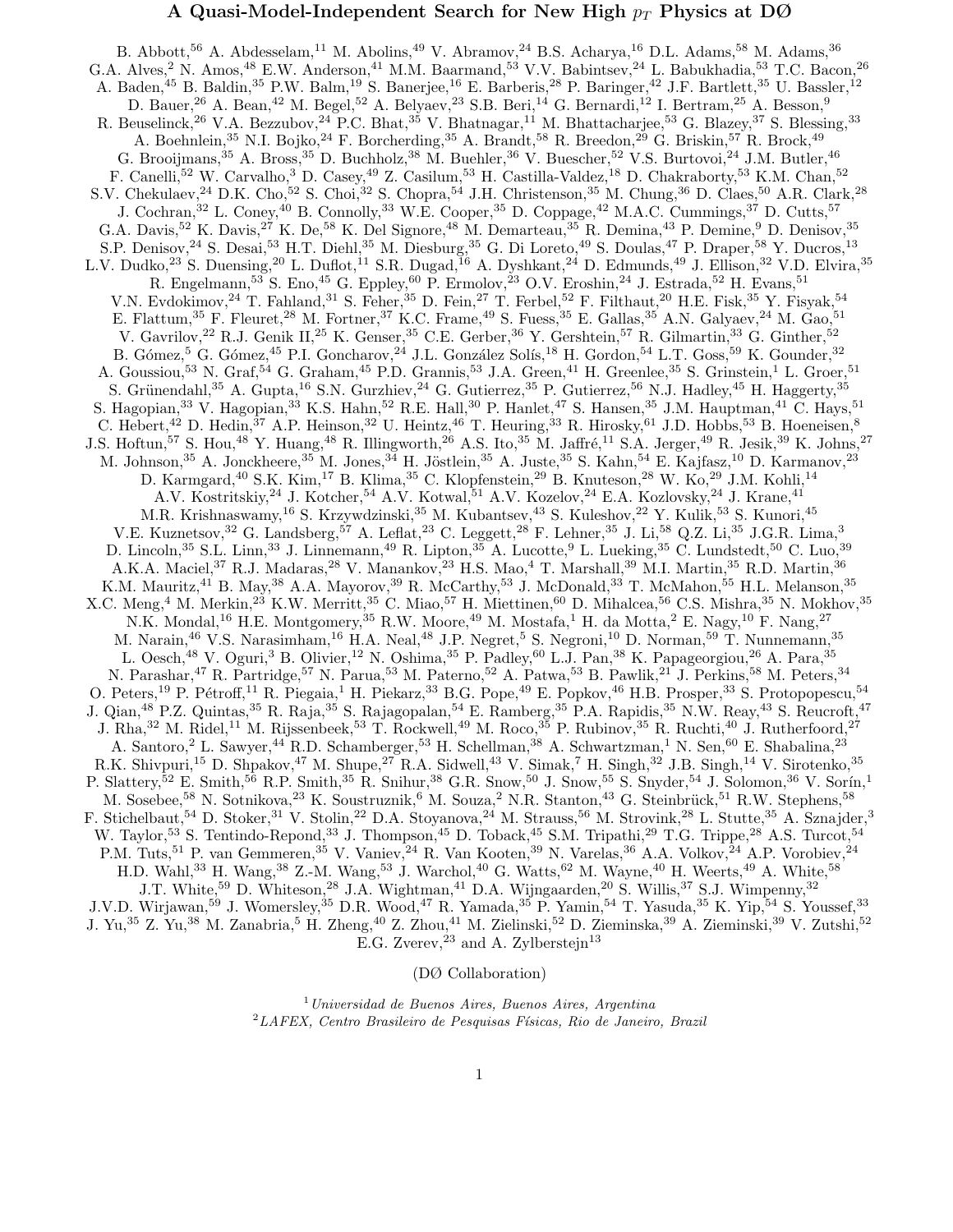<sup>3</sup> Universidade do Estado do Rio de Janeiro, Rio de Janeiro, Brazil<br>
<sup>4</sup> Institute of High Energy Physics, Beijing, People's Republic of China<br>
<sup>5</sup> Universidad de los Andes, Bogotá, Colombia<br>
<sup>6</sup> Charles University, Prag

<sup>18</sup> CINVESTAV, Mexico City, Mexico<br><sup>19</sup> FOM-Institute NIKHEF and University of Amsterdam/NIKHEF, Amsterdam, The Netherlands<br><sup>20</sup> University of Nijmegen/NIKHEF, Nijmegen, The Netherlands<br><sup>21</sup> Institute of Nuclear Physics,

 $^{25}$ Lancaster University, Lancaster, United Kingdom<br> $^{26}$ Imperial College, London, United Kingdom

<sup>27</sup> University of Arizona, Tucson, Arizona 85721<br><sup>28</sup> Lawrence Berkeley National Laboratory and University of California, Berkeley, California 94720<br><sup>29</sup> University of California, Davis, California 95616<br><sup>30</sup> California

 $32$  University of California, Riverside, California 92521

<sup>33</sup>Florida State University, Tallahassee, Florida 32306

 $$^{34}\,University$  of Hawaii, Honolulu, Hawaii 96822  $^{35}\,Fermi$  National Accelerator Laboratory, Batavia, Illinois 60510

 $36$  University of Illinois at Chicago, Chicago, Illinois 60607

 $37$ Northern Illinois University, DeKalb, Illinois 60115

<sup>38</sup> Northwestern University, Evanston, Illinois 60208<br><sup>39</sup> Indiana University, Bloomington, Indiana 47405

<sup>40</sup> University of Notre Dame, Notre Dame, Indiana 46556<br><sup>41</sup> Iowa State University, Ames, Iowa 50011<br><sup>42</sup> University of Kansas, Lawrence, Kansas 66045<br><sup>43</sup> Kansas State University, Manhattan, Kansas 66506<br><sup>44</sup> Louisiana

<sup>47</sup> Northeastern University, Boston, Massachusetts 02115  $^{48}$  University of Michigan, Ann Arbor, Michigan 48109

 $\begin{array}{c} \textbf{^{49}}\, Michigan\; State\; University, \; East\; Lansing,\; Michigan\; 48824 \\ \textbf{^{50}}\, University\; of\; Nebraska,\; Lincoln,\; Nebraska\; 68588 \\ \textbf{^{51}}\,Columnia\; University,\; New\; York,\; New\; York\; 10027 \\ \textbf{^{52}}\, University\; of\; Rochester,\; Rochester,\; New\; York\; 14627 \\ \textbf{^{53}}\, State\; University\; of\; New\; York,\; Story\; Brook,\; New\; York\; 11794 \\ \end{array}$ 

 $^{54}$ Brookhaven National Laboratory, Upton, New York 11973<br> $^{55}$ Langston University, Langston, Oklahoma 73050<br> $^{56}$ University of Oklahoma, Norman, Oklahoma 73019

<sup>57</sup>Brown University, Providence, Rhode Island 02912

<sup>58</sup>University of Texas, Arlington, Texas 76019<br><sup>59</sup>Texas A&M University, College Station, Texas 77843<br><sup>60</sup>Rice University, Houston, Texas 77005<br><sup>61</sup>University of Virginia, Charlottesville, Virginia 22901

 $62$  University of Washington, Seattle, Washington 98195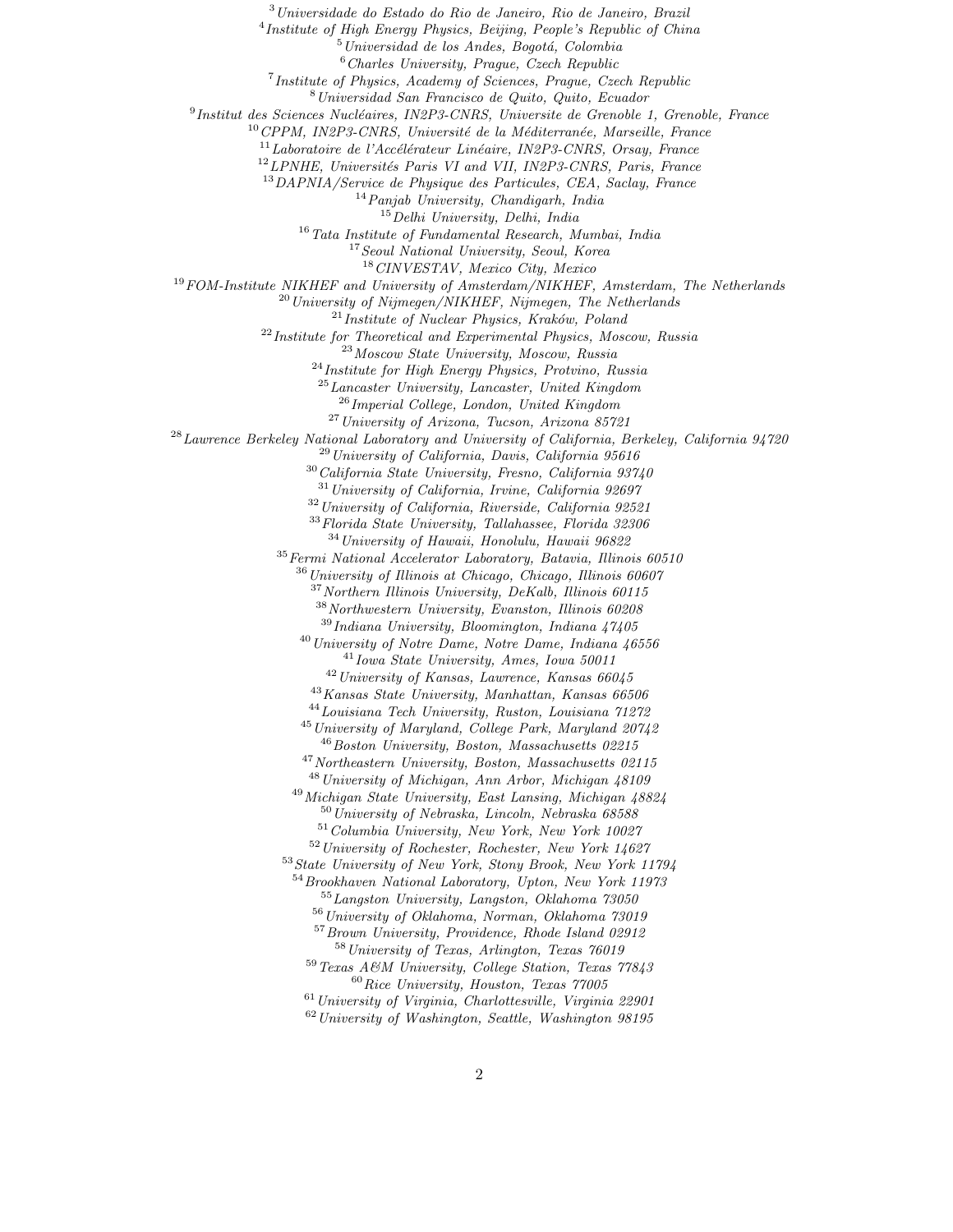#### **Abstract**

We apply a quasi-model-independent strategy ("Sleuth") to search for new high  $p_T$  physics in  $\approx 100$  pb<sup>-1</sup> of  $p\bar{p}$  collisions at  $\sqrt{s} = 1.8$  TeV collected by the DØ experiment during 1992–1996 at the Fermilab Tevatron. We systematically analyze many exclusive final states and demonstrate sensitivity to a variety of models predicting new phenomena at the electroweak scale. No evidence of new high  $p_T$  physics is observed.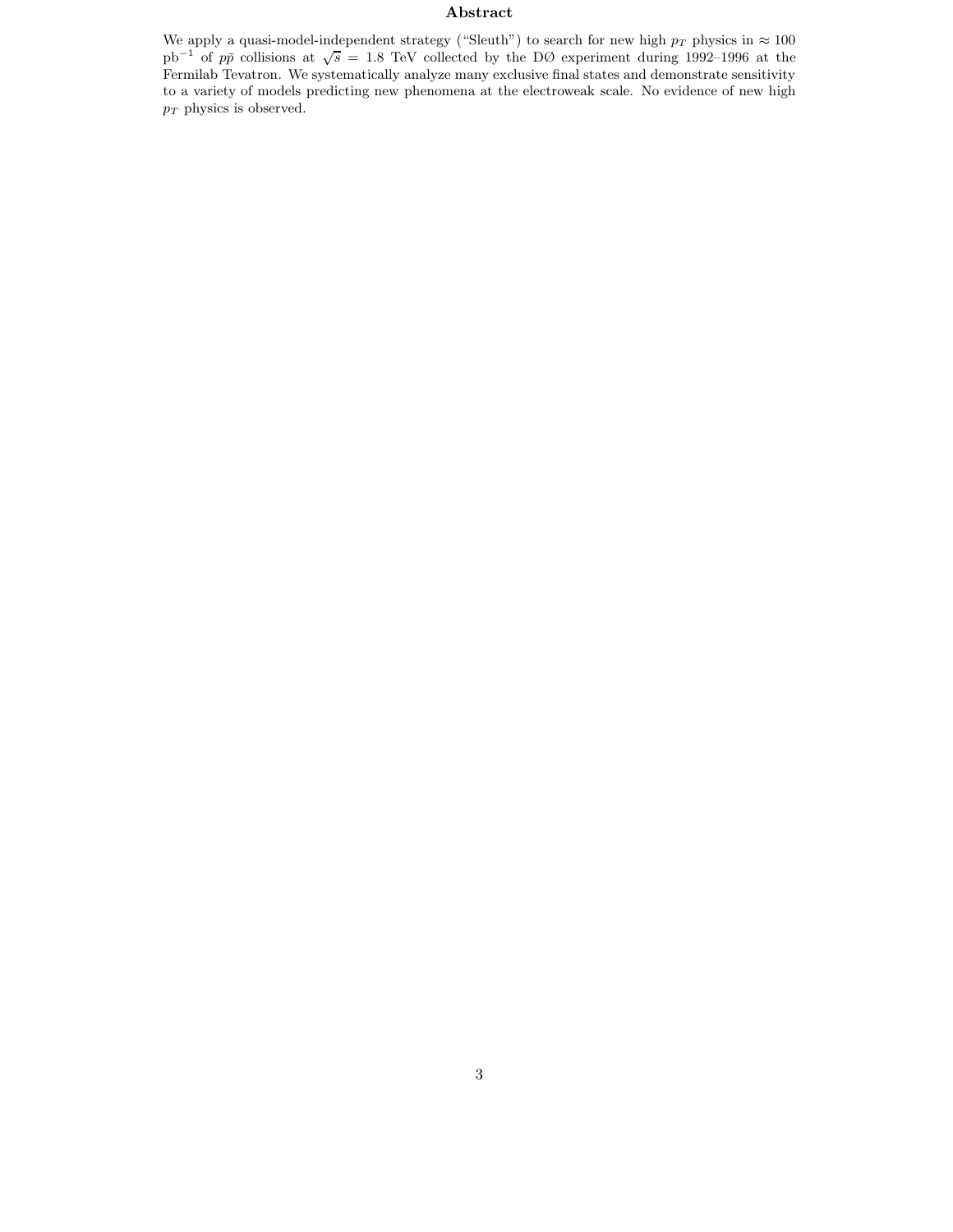It is generally recognized that the standard model, an extremely successful description of the fundamental particles and their interactions, must be incomplete. Unfortunately, the possibilities beyond the current paradigm are sufficiently broad that the first hint could appear in any of many different guises. This suggests the importance of performing searches that are as modelindependent as possible. In this Letter we describe a search for new physics beyond the standard model, assuming nothing about the expected characteristics of the new processes other than that they will produce an excess of events at high transverse momentum  $(p_T)$ . An explicit prescription ("Sleuth") [1,2] is applied to many exclusive final states [1–3] in a data sample corresponding to approximately 100 pb<sup>-1</sup> of  $p\bar{p}$  collisions collected by the DØ detector [4] during 1992–1996 (Run I) at the Fermilab Tevatron.

The data are partitioned into exclusive final states using standard criteria that identify isolated and energetic electrons (e), muons ( $\mu$ ), and photons ( $\gamma$ ), as well as jets  $(j)$ , missing transverse energy  $(\not\mathbb{E}_T)$ , and the presence of  $W$  and  $Z$  bosons [1]. For each exclusive final state, we consider a small set of variables given in Table I. The notation  $\sum' p_T^j$  is shorthand for  $p_T^{j_1}$  if the final state contains only one jet, and  $\sum_{i=2}^{n} p_T^{j_i}$  if the final state contains  $n \geq 2$  jets, unless the final state contains only  $n \geq 3$  jets and no other objects, in which case  $\sum_{i=3}^{n} p_T^{j_i}$  is used. Leptons and  $\not\hspace{-1.2mm}E_{T}$  from reconstructed W or  $Z$  bosons are not considered separately in the left-hand column. Because the muon momentum resolution in Run I was modest, we define  $\sum p_T^{\ell} = \sum p_T^e$  for events with one or more electrons and one or more muons, and we determine  $\not\hspace{-1.2mm}E_{T}$  from the transverse energy summed in the calorimeter, which includes the  $p_T$  of electrons, but only a negligible fraction of the  $p_T$  of muons. When there are exactly two objects in an event (e.g., one Z boson and one jet), their  $p_T$  values are expected to be nearly equal, and we therefore use the average  $p_T$  of the two objects. When there is only one object in an event (e.g., a single W boson), we use no variables, and simply count the number of such events.

| If the final state includes    | then consider the variable |
|--------------------------------|----------------------------|
| $\not\!\!E_T$                  | Ëт                         |
| one or more charged leptons    |                            |
| one or more electroweak bosons | $\sqrt{\frac{\gamma}{m}}$  |
| one or more jets               |                            |

TABLE I. A quasi-model-independently motivated list of interesting variables for any final state. The set of variables to consider for any exclusive channel is the union of the variables in the second column for each row that pertains to that final state.

The Sleuth algorithm requires as input a data sample, a set of events modeling each background process  $i$ , and the number of background events  $\hat{b}_i \pm \delta \hat{b}_i$  from each background process expected in the data sample. From these we determine the region  $R$  of greatest excess and

quantify the degree  $P$  to which that excess is interesting. The algorithm itself, applied to each individual final state, consists of seven steps:

(1) We construct a mapping from the d-dimensional variable space defined by Table I into the d-dimensional unit box (i.e.,  $[0, 1]^d$ ) that flattens the total background distribution. We use this to map the data into the unit box.

(2) We define a "region"  $R$  about a set of  $N$  data points to be the volume within the unit box closer to one of the data points in the set than to any of the other data points in the sample. The arrangement of data points themselves thus determines the regions. A region containing N data points is called an N-region.

(3) Each region contains an expected number of background events  $\hat{b}_R$ , numerically equal to the volume of the region  $\times$  the total number of background events expected, and an associated systematic error  $\delta b_R$ , which varies within the unit box according to the systematic errors assigned to each contribution to the background estimate. We can therefore compute the probability  $p_N^R$  that the background in the region fluctuates up to or beyond the observed number of events. This probability is the first measure of the degree of interest of a particular region.

(4) The rigorous definition of regions reduces the number of candidate regions from infinity to  $\approx 2^{N_{\text{data}}}$ . Imposing explicit criteria on the regions that the algorithm is allowed to consider further reduces the number of candidate regions. We apply geometric criteria that favor high values in at least one dimension of the unit box, and we limit the number of events in a region to fifty. The number of remaining candidate regions is still sufficiently large that an exhaustive search is impractical, and a heuristic is employed to search for regions of excess. In the course of this search, the N-region  $\mathcal{R}_N$  for which  $p_N^R$  is minimum is determined for each  $N$ , and  $p_N = \min_R (p_N^R)$  is noted.

(5) In any reasonably-sized data set, there will always be regions in which the probability for  $b_R$  to fluctuate up to or above the observed number of events is small. We determine the fraction P<sup>N</sup> of *hypothetical similar experiments* (hse's) in which  $p_N$  found for the hse is smaller than  $p_N$  observed in the data by generating random events drawn from the background distribution and computing  $p_N$  by following steps (1)–(4).

(6) We define P and  $N_{\min}$  by  $P = P_{N_{\min}} = \min_N (P_N)$ , and identify  $\mathcal{R} = \mathcal{R}_{N_{\text{min}}}$  as the most interesting region in this final state.

(7) We use a second ensemble of hse's to determine the fraction  $P$  of hse's in which  $P$  found in the hse is smaller than P observed in the data. The most important output of the algorithm is this single number  $P$ , which may loosely be said to be the "fraction of hypothetical similar experiments in which you would see an excess as interesting as what you actually saw in the data."  $P$  takes on values between zero and unity, with values close to zero indicating a possible hint of new physics. The computa-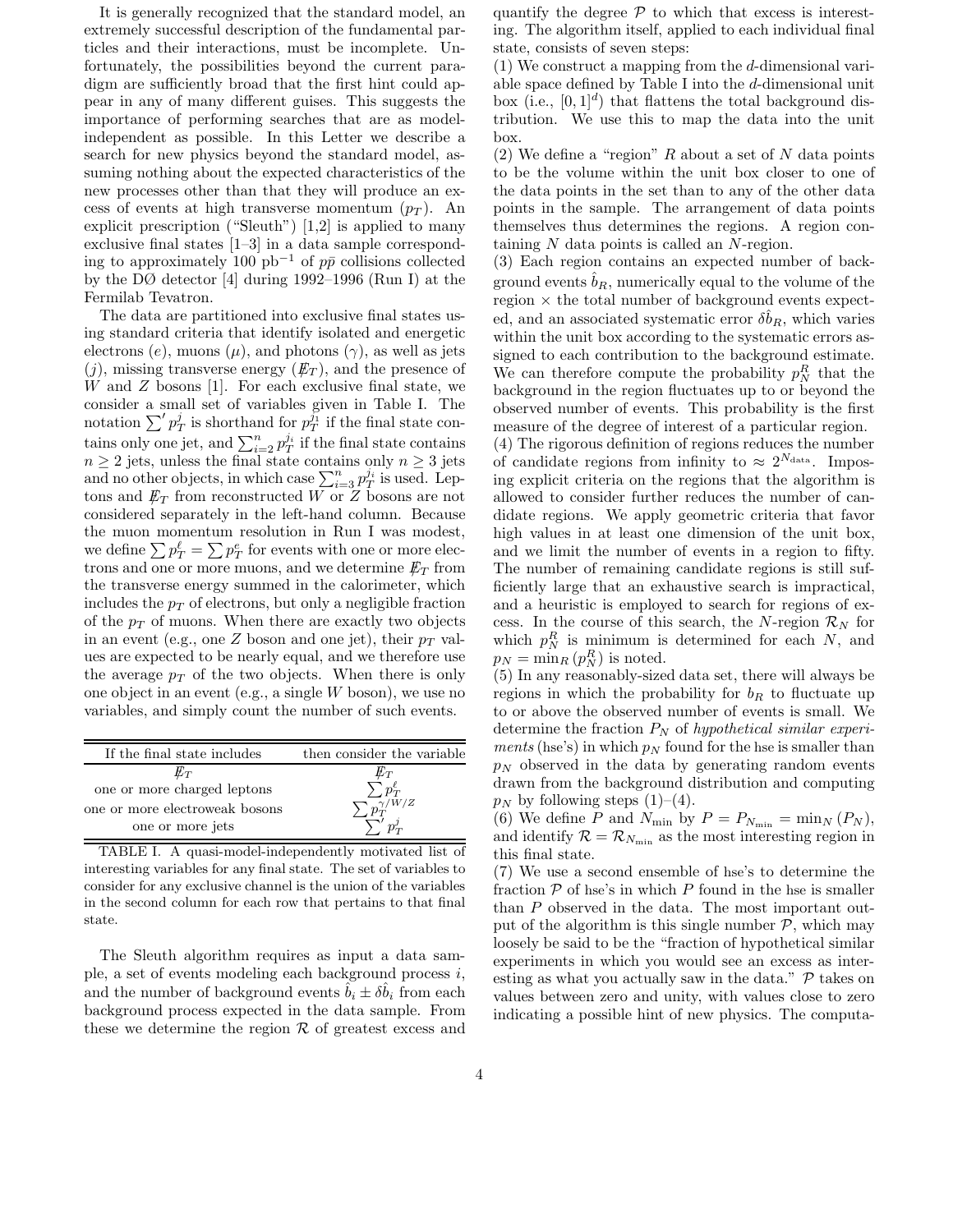tion of  $P$  rigorously takes into account the many regions that have been considered within this final state.

The smallest  $P$  found in the many different final states considered  $(\mathcal{P}_{\text{min}})$  determines  $\mathcal{P}_{\text{min}}$ , the "fraction of *hypothetical similar experimental runs* (hser's) that would have produced an excess as interesting as actually observed in the data," where an hser consists of one hse for each final state considered.  $\tilde{\mathcal{P}}$  is calculated by simulating an ensemble of hypothetical similar experimental runs, and noting the fraction of these hser's in which the smallest  $P$  found is smaller than the smallest  $P$  observed in the data. Like  $P$ ,  $P$  takes on values between zero and unity, and the potential presence of new high  $p_T$  physics would be indicated by finding  $\tilde{\mathcal{P}}$  to be small. The difference between  $P$  and  $P$  is that in computing  $P$  we account for the many final states that have been considered. The correspondence between  $\mathcal{P}_{\text{min}}$  and  $\tilde{\mathcal{P}}$  for the final states considered here is shown in Fig. 1(a).

 $D\varnothing$  has previously analyzed several final states  $(2j,$ ee,  $e\rlap{\,/}E_T$ ,  $W\gamma$ ,  $W$ ,  $Z$ ,  $Zj$ , and  $Wj$ ) [5] in a manner similar to the strategy used here, but without the benefit of Sleuth. No evidence of physics beyond the standard model was observed. The final states we describe in this Letter divide naturally into four sets: those containing one electron and one muon  $(e\mu X)$ ; those containing a single lepton, missing transverse energy, and two or more jets  $(W + \text{jets-like})$ ; those containing two same-flavor leptons and two or more jets  $(Z+{\text{jets}}-{\text{like}});$  and those in which the sum of the number of electrons, muons, and photons is  $\geq 3$  [3(e/ $\mu/\gamma$ )X].

The  $e\mu X$  data correspond to 108 $\pm 6$  pb<sup>-1</sup> of integrated luminosity. The data and basic selection criteria are identical to those used in the published  $t\bar{t}$  cross section analysis for the dilepton channels [6], which include the selection of events containing one or more isolated electrons with  $p_T^e > 15 \text{ GeV}$ , and one or more isolated muons with  $p_T^{\mu} > 15$  GeV. In this Letter all electrons (and photons) have  $|\eta_{\text{det}}|$  < 1.1 or 1.5 <  $|\eta_{\text{det}}|$  < 2.5, and muons have  $|\eta_{\text{det}}|$  < 1.7, unless otherwise indicated [7]. The dominant backgrounds to the  $e\mu X$  final states are from  $Z/\gamma^* \rightarrow \tau \tau \rightarrow e \mu \nu \nu \nu$ , and processes that generate a true muon and a jet that is misidentified as an electron. Smaller backgrounds include  $WW$  and  $t\bar{t}$  production.

The  $W +$ jets-like final states include events in both the electron and muon channels. The  $e E_T 2i(nj)$  events [8], corresponding to  $115 \pm 6$  pb<sup>-1</sup> of collider data, have one electron with  $p_T^e > 20$  GeV,  $E_T > 30$  GeV, and two or more jets with  $p_T^j > 20$  GeV and  $|\eta_{\text{det}}| < 2.5$ . The electron and missing transverse energy are combined into a W boson if  $30 < M_T^{ev} < 110$  GeV. The  $\mu E_T 2i(nj)$  data [9] correspond to  $94 \pm 5$  pb<sup>-1</sup> of integrated luminosity. Events in the final sample must contain one muon with  $p_T^{\mu} > 25 \text{ GeV}$  and  $|\eta_{\text{det}}| < 0.95$ , two or more jets with  $p_T^j > 15 \text{ GeV}$  and  $|\eta_{\text{det}}| < 2.0$  and with the most energetic jet within  $|\eta_{\text{det}}|$  < 1.5, and  $\not\mathbb{E}_T > 30$  GeV. Because an energetic muon's momentum is not well measured in the detector, we are unable to separate "W-like" events from

"non- $W$ -like" events using the transverse mass, as done above in the electron channel. The muon and missing transverse energy are therefore always combined into a W boson. The  $W(\to \mu \not\!\! E_T) 2j(nj)$  final states are combined with the  $W(\rightarrow eE_T) 2j(nj)$  final states described above to form the  $W2j(nj)$  final states. The dominant background to both the  $e/\pounds_T 2j(nj)$  and  $\mu/\pounds_T 2j(nj)$  final states is from  $W +$  jets production. A few events from  $t\bar{t}$  production and semileptonic decay are expected in the final states  $W 3j$  and  $W 4j$ .

The Z+jets-like final states also include events in both the electron and muon channels. The ee  $2i(n_i)$  data [10] correspond to an integrated luminosity of  $123 \pm 7$  pb<sup>-1</sup>. Offline event selection requires two electrons with transverse momenta  $p_T^e > 20 \text{ GeV}$  and two or more jets with  $p_T^j > 20$  GeV and  $|\eta_{\text{det}}| < 2.5$ . We use a likelihood method to help identify events with significant missing transverse energy [3]. An electron pair is combined into a Z boson if  $82 < M_{ee} < 100$  GeV, unless the event contains significant  $\not\hspace{-.15cm}/\,\vec{E}_T$  or a third charged lepton. The  $\mu\mu 2j(nj)$  data [11] correspond to  $94\pm5$  pb<sup>-1</sup> of integrated luminosity. Events in the final sample contain two or more muons with  $p_T^{\mu} > 20$  GeV and at least one muon with  $|\eta_{\text{det}}|$  < 1.0, and two or more jets with  $p_T^j > 20 \text{ GeV}$ and  $|\eta_{\text{det}}|$  < 2.5. A  $\mu\mu$  pair is combined into a Z boson if the muon momenta can be varied within their resolutions such that  $m_{\mu\mu} \approx M_Z$  and  $\not{\!\! E}_T \approx 0$ . The dominant background to both the ee  $2j(nj)$  and  $\mu\mu 2j(nj)$  data is from Drell-Yan production, with  $Z/\gamma^* \to (ee/\mu\mu)$ .

Events in the  $3(e/\mu/\gamma)X$  final states are analyzed using 123 <sup>±</sup> 7 pb−<sup>1</sup> of integrated luminosity. All objects (electrons, photons, muons, and jets) are required to be isolated, to have  $p_T \geq 15$  GeV, and to be within the fiducial volume of the detector. Jets are required to have  $|\eta|$  < 2.5.  $E_T$  is identified if its magnitude is larger than 15 GeV. The dominant backgrounds to many of these final states include  $Z\gamma$  and  $WZ$  production.

Refs. [1,3] provide examples of Sleuth's performance on representative signatures. When ignorance of both  $WW$  and  $t\bar{t}$  is feigned in the  $e\mu X$  final states, we find  $\mathcal{P}_{e\mu}\mathcal{F}_T = 2.4\sigma$  and  $\mathcal{P}_{e\mu}\mathcal{F}_T = 2.3\sigma$  in DØ data, correctly indicating the presence of  $WW$  and  $t\bar{t}$ . When ignorance of  $t\bar{t}$  only is feigned, we find  $\mathcal{P}_{e\mu}\mathcal{F}_{T}$   $2j = 1.9\sigma$ . Excesses are observed with only 3.9 WW events expected in  $e\mu E_T$  (with a background of 45.6 events), and only 1.8  $t\bar{t}$ events in  $e\mu E_T 2j$  (with a background of 3.4 events), even though Sleuth "knows" nothing about either  $WW$  or  $t\bar{t}$ . We are able to consistently find indications of the presence of  $WW$  and  $t\bar{t}$  in an ensemble of mock experiments at a similar level of sensitivity.

In the  $W +$ jets-like final states we again feign ignorance of  $t\bar{t}$  in the background estimate, and find  $\overline{\mathcal{P}}_{\min} > 3\sigma$  in 30% of an ensemble of mock experimental runs on the final states  $W 3j$ ,  $W 4j$ ,  $W 5j$ , and  $W 6j$ . In the  $Z + \text{jets}$ like final states we consider a hypothetical signal: a first generation scalar leptoquark with a mass of 170 GeV and a branching ratio into charged leptons of  $\beta = 1$ . In the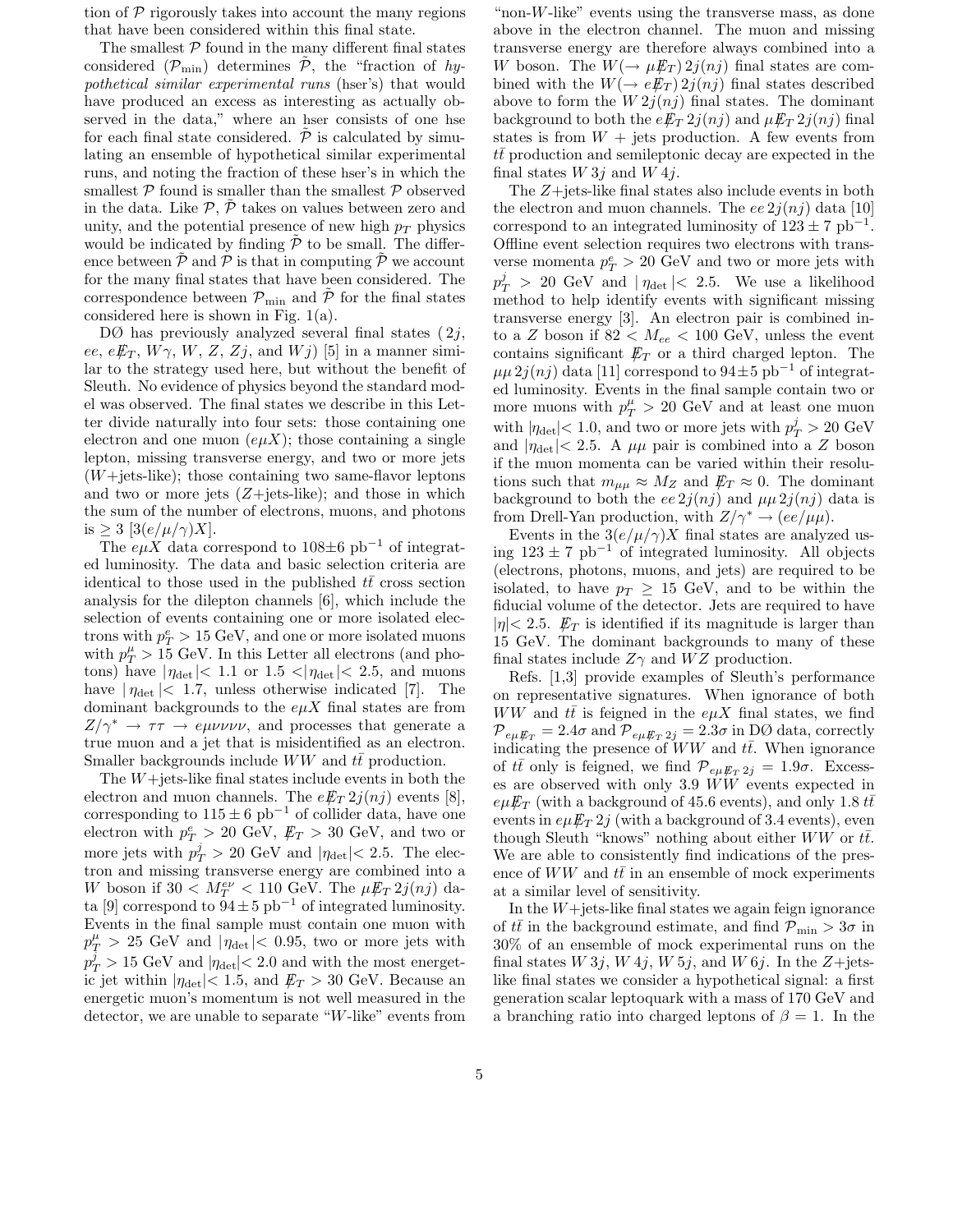ee 2j final state  $5.9\pm0.8$  such leptoquark events would be expected with a background of  $32 \pm 4$  events. Sleuth finds  $\mathcal{P}_{ee\,2i} > 3.5\sigma$  in 80% of the mock experiments performed. Finally, in the final states  $3(e/\mu/\gamma)X$  we find that a careful and systematic definition of final states can result in discovery sensitivity with only a few events, independent of their kinematics. We conclude from these studies that Sleuth is sensitive to a variety of new physics signatures.

Figure 2 shows the results of the Sleuth analysis of two typical final states  $(W 2j$  and  $Z 2j)$ . The variable space defined by Table I is two-dimensional; parentheses are used in the axis labels to indicate the transformed variables of the unit box. The circles are individual data events, and filled circles define the region selected by Sleuth. The regions chosen are seen to correspond to high  $p_T$  in at least one dimension, as required by the imposed criteria. Visually, these regions do not appear to contain an unusual excess, and large  $\mathcal{P}_s$  are found. Similar results are obtained for other final states.

Table II summarizes the values of P obtained for all populated final states analyzed in this article. Taking into account the many final states (both populated and unpopulated) that are considered, we find  $P=0.89$ , implying that 89% of an ensemble of hypothetical similar experimental runs would have produced a final state with a candidate signal more interesting than the most interesting observed in these data. Figure 1(b) shows a histogram of the  $P$  values, in units of standard deviations, computed for the populated final states analyzed in this article, together with the distribution expected from a simulation of many mock experimental runs. Good agreement is observed. We find no evidence of new high  $p_T$  physics in these data.



FIG. 1. (a) The correspondence between  $\tilde{\mathcal{P}}$  and  $\mathcal{P}_{\min}$ , each expressed in units of standard deviations. The curve reflects the number of final states, both populated and unpopulated, considered in this Letter. (b) Histogram of the  $P$  values computed for the populated final states considered in this article, in units of standard deviations. The distribution agrees well with expectation.

We thank the staffs at Fermilab and collaborating institutions, and acknowledge support from the Department of Energy and National Science Foundation (USA),

| Final State                | <b>Bkg</b>                 | Data           | ${\cal P}$             |  |
|----------------------------|----------------------------|----------------|------------------------|--|
|                            |                            |                |                        |  |
| $e\mu E_T$                 | $e\mu X$<br>$48.5 \pm 7.6$ | $39\,$         | $0.14 (+1.08\sigma)$   |  |
| $e\mu E_T j$               | $13.2 \pm 1.5$             | 13             | $0.45 (+0.13\sigma)$   |  |
| $e\mu E_T 2j$              | $5.2 \pm 0.8$              | $\bf 5$        | $0.31 (+0.50\sigma)$   |  |
| $e\mu E_T 3j$              | $1.3 \pm 0.3$              | 1              | $0.71 (-0.55\sigma)$   |  |
|                            |                            |                |                        |  |
|                            | $W+{\rm jets\text{-}like}$ |                |                        |  |
| W2j                        | $400 \pm 53$               | 441            | $0.29 (+0.55\sigma)$   |  |
| W3j                        | $77 \pm 10$                | 67             | $0.23 (+0.74\sigma)$   |  |
| W <sub>4j</sub>            | $14.3 \pm 2.3$             | 15             | $0.53$ $(-0.08\sigma)$ |  |
| W 5j                       | $1.8 \pm 0.4$              | $\mathbf{1}$   | $0.81 (-0.88\sigma)$   |  |
| $W_0$                      | $0.25 \pm 0.07$            | 1              | $0.22 (+0.77\sigma)$   |  |
| $eE_T 2j$                  | $11.6 \pm 1.7$             | 7              | $0.76$ $(-0.71\sigma)$ |  |
| $eE_T 3j$                  | $2.5 \pm 0.6$              | 5              | $0.17 (+0.95\sigma)$   |  |
| $eE_T 4j$                  | $0.80 \pm 0.24$            | $\overline{2}$ | $0.13 (+1.13\sigma)$   |  |
| $Z+{\rm jets\text{-}like}$ |                            |                |                        |  |
| Z2j                        | $98 \pm 19$                | 85             | $0.52$ $(-0.05\sigma)$ |  |
| Z3j                        | $13.2 \pm 2.7$             | 12             | $0.71 (-0.55\sigma)$   |  |
| Z4j                        | $1.9 \pm 0.5$              | 1              | $0.83 (-0.95\sigma)$   |  |
| ee2j                       | $32\pm4$                   | 32             | $0.72 (-0.58\sigma)$   |  |
| ee3j                       | $4.5\pm0.6$                | $\overline{4}$ | $0.61 (-0.28\sigma)$   |  |
| ee4j                       | $0.64 \pm 0.20$            | 3              | $0.04 (+1.75\sigma)$   |  |
| $eeE_T 2j$                 | $3.7 \pm 0.8$              | $\overline{2}$ | $0.68$ $(-0.47\sigma)$ |  |
| $ee \rlap{\,/}E_T$ 3j      | $0.45 \pm 0.13$            | $\mathbf{1}$   | $0.36 (+0.36\sigma)$   |  |
| $eeE_T 4j$                 | $0.061 \pm 0.028$          | $\mathbf{1}$   | $0.06 (+1.55\sigma)$   |  |
| $\mu\mu 2j$                | $0.50 \pm 0.15$            | $\overline{2}$ | $0.08 (+1.41\sigma)$   |  |
|                            |                            |                |                        |  |
|                            | $3(e/\mu/\gamma)X$         |                |                        |  |
| eee                        | $2.6 \pm 1.0$              | 1              | $0.89 (-1.23\sigma)$   |  |
| $Z\gamma$                  | $4.3\pm0.7$                | 3              | $0.84 (-0.99\sigma)$   |  |
| $Z\gamma j$                | $1.03 \pm 0.31$            | 1              | $0.63 (-0.33\sigma)$   |  |
| $ee\gamma$                 | $2.2 \pm 0.4$              | $\mathbf{1}$   | $0.88 (-1.17\sigma)$   |  |
| $ee\gamma E_T$             | $0.26 \pm 0.10$            | $\mathbf{1}$   | $0.23 (+0.74\sigma)$   |  |
| $e\gamma\gamma$            | $10.7 \pm 2.1$             | 6              | $0.66$ $(-0.41\sigma)$ |  |
| $e\gamma\gamma j$          | $2.3\pm0.7$                | 4              | $0.21 (+0.81\sigma)$   |  |
| $e\gamma\gamma 2j$         | $0.37 \pm 0.15$            | 1              | $0.30 (+0.52\sigma)$   |  |
| $W\gamma\gamma$            | $0.21 \pm 0.08$            | $\mathbf{1}$   | $0.18 (+0.92\sigma)$   |  |
| $\gamma\gamma\gamma$       | $2.5\pm0.5$                | $\overline{2}$ | $0.41 (+0.23\sigma)$   |  |
| $\tilde{\mathcal{P}}$      |                            |                | $0.89 (-1.23\sigma)$   |  |

TABLE II. Summary of results. The most interesting final state is found to be  $ee4j$ , with  $P = 0.04$ . Upon taking into account the many final states we have considered in this analysis, we find  $\tilde{\mathcal{P}} = 0.89$ .

Commissariat `a L'Energie Atomique and CNRS/Institut National de Physique Nucléaire et de Physique des Particules (France), Ministry for Science and Technology and Ministry for Atomic Energy (Russia), CAPES and CNPq (Brazil), Departments of Atomic Energy and Science and Education (India), Colciencias (Colombia), CONACyT (Mexico), Ministry of Education and KOSEF (Korea), CONICET and UBACyT (Argentina), The Foundation for Fundamental Research on Matter (The Netherlands), PPARC (United Kingdom), A.P. Sloan Foundation, and the A. von Humboldt Foundation.